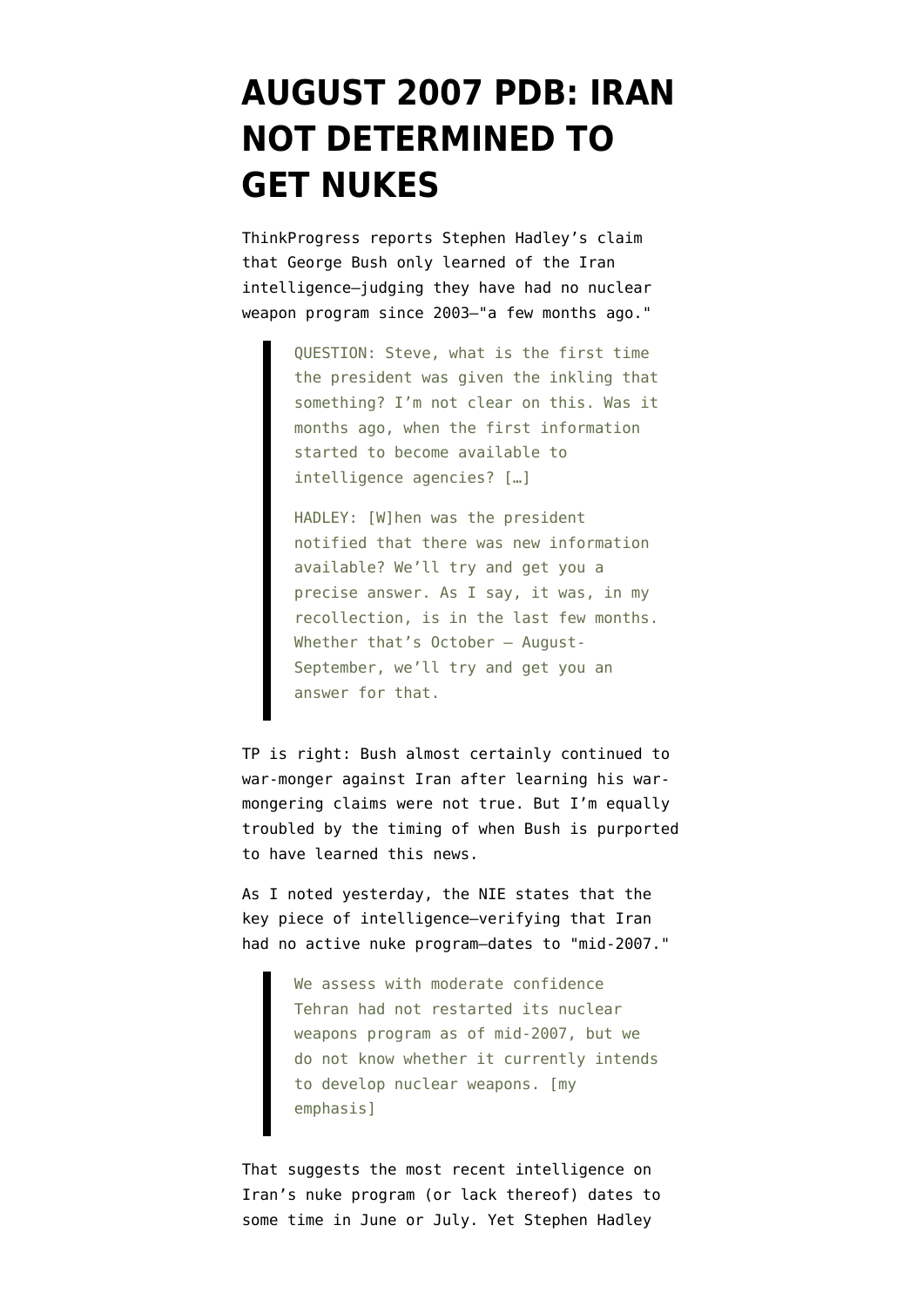claims Bush only learned of that intelligence "a few months" ago, August at the earliest, presumably a month or more after this piece of intelligence came in.

Now maybe the NIE is just being inexact; maybe some Cheney-loving analyst used such wormy language to allow the Administration to obscure precisely this issue.

But if not, it suggests one of three possibilities.

Perhaps Hadley is lying when he says Bush only learned of this a few months ago. While Bush has continued to war-monger in the last two months, his war-mongering was much worse earlier, such as around the Petraeus testimony. By claiming Bush has only known for two months, you put his knowledge after the time of the worst warmongering.

Then there's the possibility that Bush was told about the intelligence but that he didn't really listen to it–sort of like the [PDB he got on](http://www.cnn.com/2004/ALLPOLITICS/04/10/august6.memo/index.html) [August 6, 2001](http://www.cnn.com/2004/ALLPOLITICS/04/10/august6.memo/index.html) that said "Bin Laden determined to strike in US." Maybe his briefer read him that intelligence and Bush simply [responded](http://www.washingtonpost.com/wp-dyn/content/article/2006/06/19/AR2006061901211.html), "All right. You've covered your ass, now," and then went out to clear brush.

More troubling, though, is the possibility that intelligence came in in June or thereabouts. It was intelligence that clearly addressed an issue of great concern to the Vice President, at least, if not the President. Heck, perhaps the Vice President had even asked his morning briefer for an update–I hear he does that. In any case, this intelligence would have answered one of the most burning intelligence questions of the day.

But the intelligence did not make it to the President, at least not for another month or two.

It's just a possibility, this last scenario. But given what we know about the way Dick Cheney controls the information that makes it to George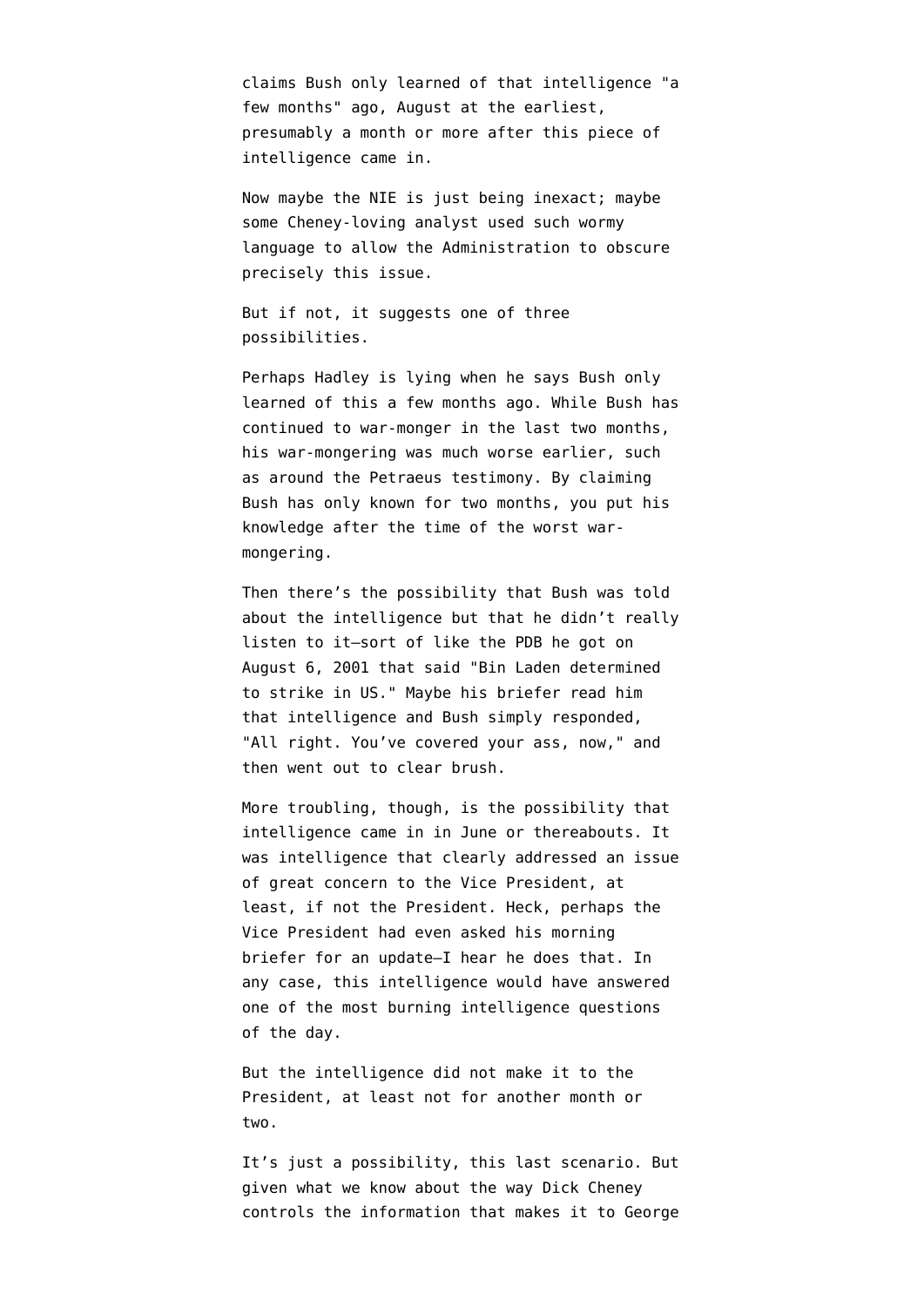Bush, given what we know about how intelligence that doesn't suit Cheney's fancy just disappears in this Administration, it's a real possibility.

It also raises one more possibility. While Bush continued to war-monger, the Administration seemed to move away from its plans to start a war with Iran "a few months" ago. If my third scenario is correct and Cheney or politicized briefers were trying to prevent this intelligence from getting to Bush, did the change in plans occur when someone–perhaps Bush, or perhaps Condi or Bob Gates–got the information? In other words, did someone scuttle Cheney's war plans simply by eliminating Bush's plausible deniability about Iran's nukes?

Update: Oh Jeebus. This [looks](http://www.washingtonpost.com/wp-dyn/content/article/2007/12/03/AR2007120300846.html?hpid=topnews) precisely like the intelligence games that got us into Iraq. First, it's clear that the "mid-2007" intelligence consisted of intercepts of Iranian conversations about their nukes (or lack thereof):

> Senior officials said the latest conclusions grew out of a stream of information, beginning with a set of Iranian drawings obtained in 2004 and ending with the intercepted calls between Iranian military commanders, that steadily chipped away at the earlier assessment.

In one intercept, a senior Iranian military official was specifically overheard complaining that the nuclear program had been shuttered years earlier, according to a source familiar with the intelligence.

And it appears clear that Bush's top advisors (read: Dick and Hadley) got the contents of the intercepts in July (therefore, a full month before, according to Hadley, Bush got them).

> Several of those involved in preparing the new assessment said that when intelligence officials began briefing senior members of the Bush